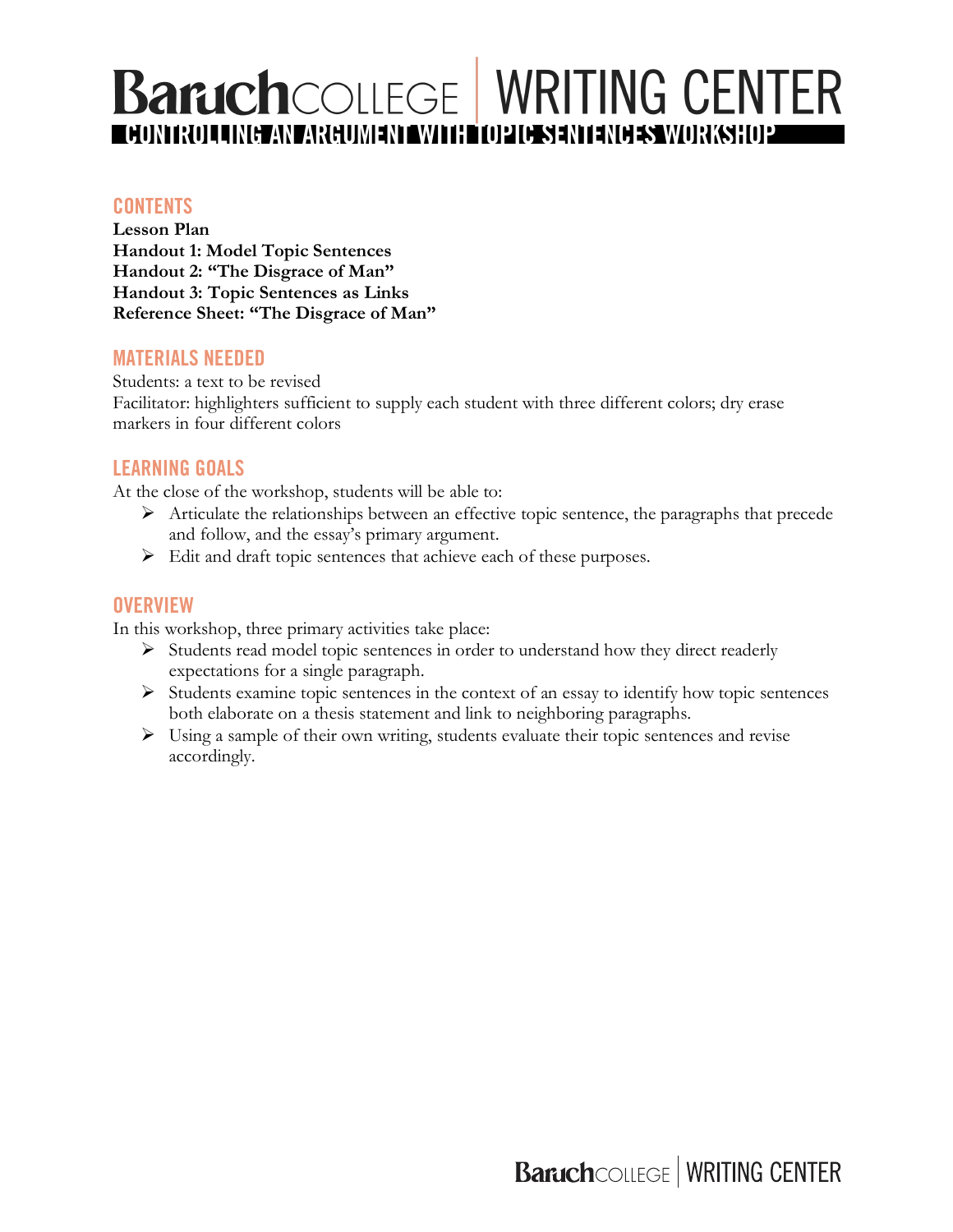### **LESSON PLAN**

#### **Introduction**

As students file in, replicate on the whiteboard the two-sentence thesis statement from Handout 2, "The Disgrace of Man." Inform students that this text will be used later in the workshop:

> Orwell artfully employs figurative language and personification to reveal people's inhumanity to one another, thereby prompting the reader's sympathy and selfexamination. Despite his insistence on universal moral responsibility, however, Orwell's depiction of race and nationality nevertheless reflect his own Eurocentric values.

Begin by eliciting students' existing knowledge of topic sentences: *What is a topic sentence? What does it accomplish in an academic essay? Where is it typically found in a paragraph?* Frame the workshop as an occasion to understand topic sentences not only as directing a single paragraph, but also in terms of how they bind paragraphs together to build an argument.

#### **Part One: Examining Model Topic Sentences**

#### 1. **Distribute Handout 1, "Model Topic Sentences."**

- $\triangleright$  For each sentence, ask a different student to read aloud before prompting the group to *imagine the paragraph that might follow*.
- $\triangleright$  Ask students to identify the specific syntax and language they're using to extrapolate the paragraph-level content and structure to come.
- $\triangleright$  Thereby elicit the following close reading of each model topic sentence, recording findings on the whiteboard:
	- **Topic Sentence 1: Identifies the precise subject (and claim)** of the paragraph to come by setting the writer up to **elaborate on one key component of the thesis** ("the use of blue"). Note "the use of blue" seems reasonable to **the scale of a paragraph**.
	- **Topic Sentence 2: Propels the argument with a question** that **recaps or synthesizes earlier paragraphs** ("Critics may *thus* consider these images profane"); then **complicates or extends** them ("*but* what happens…").
	- **Topic Sentence 3: Pivots the writer's argument** (from the elite holding all the power to an exploration of "vertical pressure" as a multidirectional force). Note the pivot ("however") is sandwiched between reference to earlier paragraphs and to what is yet to come.
	- **Topic Sentence 4: Prepares the reader for change** (from the matter of Madonna's relationship to Kabbalah to oral traditions of Rabbinic Judaism). In this case, the **signposting** indicates the sequence of the writer's methodology.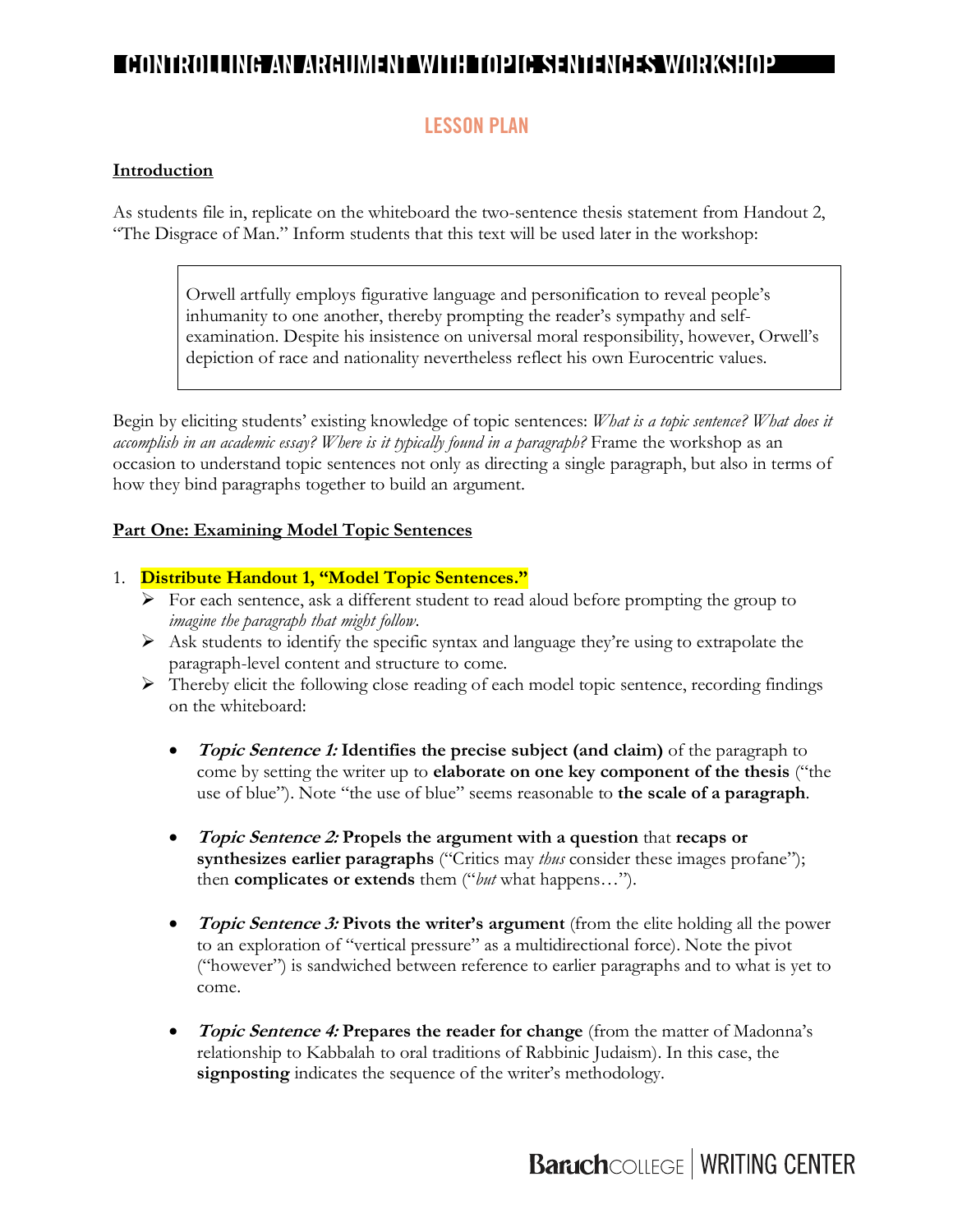#### **Part Two: Connecting Topic Sentences to a Thesis**

- 1. **Distribute Handout 2, "The Disgrace of Man," introducing it as a student's analysis of George Orwell's essay "A Hanging."**
	- $\triangleright$  Explain that Orwell's short essay is an autobiographical account of witnessing the execution of a criminal in British-occupied Burma.
	- $\triangleright$  Disclose that contextual information generally found in introductions has been removed in order to highlight the thesis statement, and that the essay's conclusion has been omitted.

#### 2. **Read the first paragraph aloud and return to the thesis statement on the board.** Ask:

- Ø *How can we unpack this writer's thesis statement into stages or components?*
- Ø *In other words, what claims is the writer making?*
- Ø *What reasons does the writer provide for these claims?*
- $\triangleright$  Elicit understanding that the thesis analyzes the rhetorical function of Orwell's figurative language and personification; identifies the subsequent effects on the reader; and complicates this reading by revealing a counterintuitive pattern.
- $\triangleright$  Establish a color code to parse the three key clauses of the two-sentence thesis statement, and ensure that students have done the same with three different highlighters:

Orwell artfully **employs** figurative language and personification to reveal people's inhumanity to one another, **thereby** prompting the reader's sympathy and selfexamination. Despite his insistence on universal moral responsibility, **however**, Orwell's depiction of race and nationality nevertheless reflect his own Eurocentric values.

#### 3. **Distribute Handout 3, "Topic Sentences as Links."**

- $\triangleright$  Observe that the complex argument in the thesis statement above requires the writer not only to elaborate on the three mini-claims, but also to relate them to each other.
- Ø Thus, **effective topic sentences** tend to:
	- (1) **Direct how the paragraph will reflect the thesis** (or a portion thereof) *and*
	- (2) **Bridge, turn against, or otherwise link the paragraph to other paragraphs**.
- $\triangleright$  Inform students that Handout 3 will serve as a place to record the group's findings on how each topic sentence relates to the thesis statement and to paragraphs that precede and follow.
- 4. **Read each paragraph aloud together, and ask students to identify the topic sentence.**
	- $\triangleright$  When consensus is reached, ask students to color-code the topic sentence as it corresponds to the thesis statement's parts, thereby opening discussion of how the topic sentence elaborates and explicates the thesis. (See the **Reference Sheet** for a complete color-coding.)
	- Ø Segue to how each topic sentence relates to other paragraphs, particularly adjacent ones. (This will require recursive discussion that focuses first on an individual graph and then on its neighbors.)
	- $\triangleright$  As students reflect on each topic sentence, record takeaways on the whiteboard, eliciting observations such as: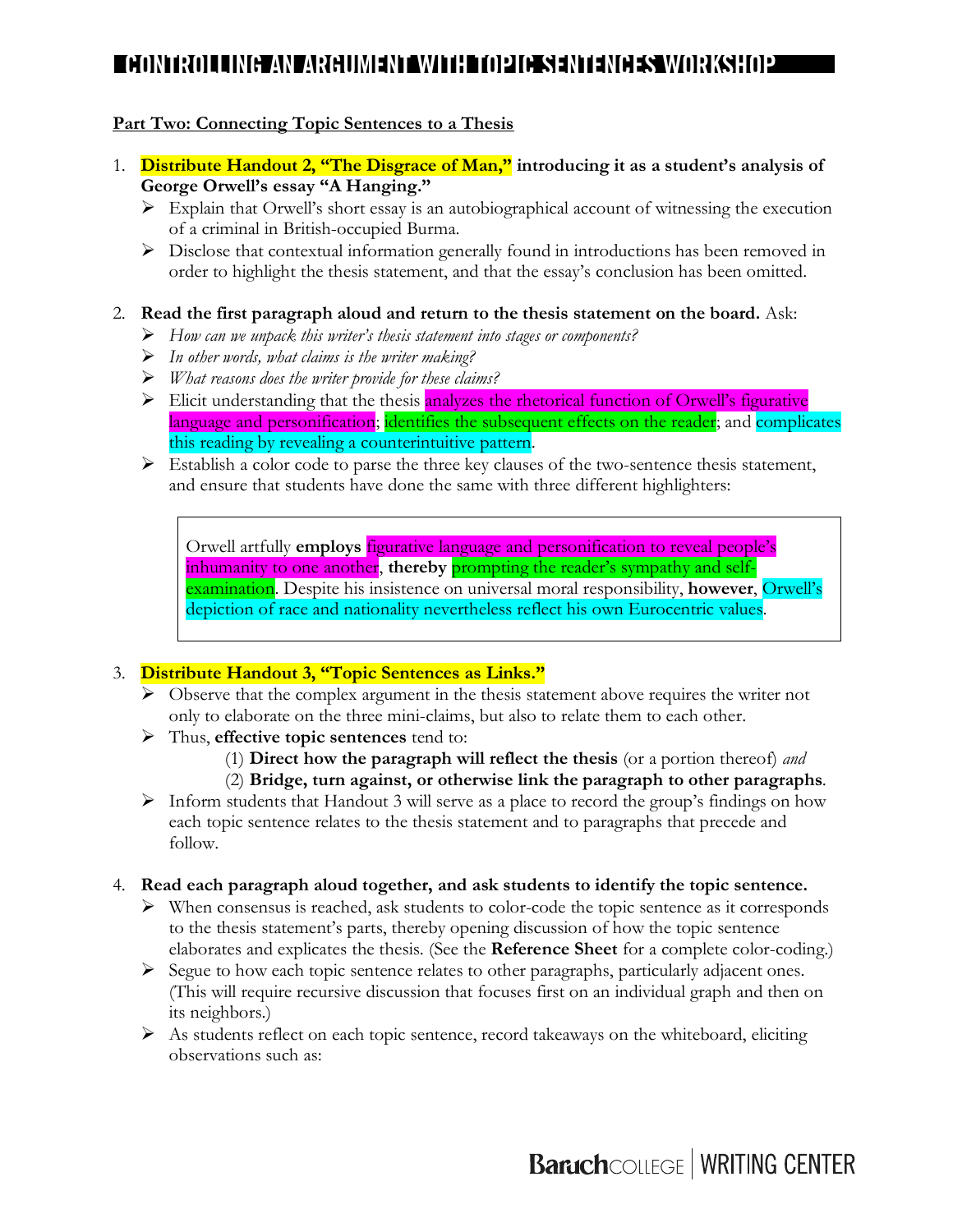|        | How does the topic sentence relate to<br>the thesis?                                                                                                                   | to other paragraphs?                                                                                                                                                                                                                                                                  |
|--------|------------------------------------------------------------------------------------------------------------------------------------------------------------------------|---------------------------------------------------------------------------------------------------------------------------------------------------------------------------------------------------------------------------------------------------------------------------------------|
| $\P_1$ | • Fleshes out how figurative<br>language reveals inhumanity: it<br>casts the prisoner as sub-human                                                                     | • Establishes first half of<br>comparison completed in ¶2:<br>figurative language dehumanizes the<br>human prisoner, but personification<br>animates his inanimate body parts                                                                                                         |
| $\P$ 2 | • Fleshes out how personification<br>reveals inhumanity: it underscores<br>the prisoner's vitality                                                                     | · Completes comparison begun in<br><b>11:</b> the "in contrast" signposts the<br>pivot from $\P$ 1                                                                                                                                                                                    |
| $\P_3$ | • Explains the significance of the<br>literary devices: they elicit<br>sympathy                                                                                        | • Note that this topic sentence is not<br>the first line, but follows a transition<br>from the close of $\P$ 2<br>• The "but" prepares the reader for<br>complication in the second half of<br>the essay<br>• The conclusion drawn here becomes<br>the premise of ¶4's topic sentence |
| $\P$ 4 | • Before comma: Reaffirms that<br>Orwell prompts sympathy but<br>suggests more is happening<br>· After comma: Asserts precisely the<br>writer's counter-interpretation | • Before comma: synthesizes the<br>analysis presented in $\P$ s 1, 2, and 3                                                                                                                                                                                                           |

#### **Part Three: Developing Topic Sentences**

- 1. **Ask that students practice evaluating and revising their own topic sentences.** 
	- $\triangleright$  Students who have brought a thesis-driven essay may investigate how their topic sentences expound their essay's thesis and reveal the relationships between paragraphs.
	- Ø Students with smaller pieces of writing may examine how each topic sentence encapsulates and directs the development of each paragraph.
- 2. **Wrap up.** Time permitting, share student revisions and discuss suggestions for further refinement.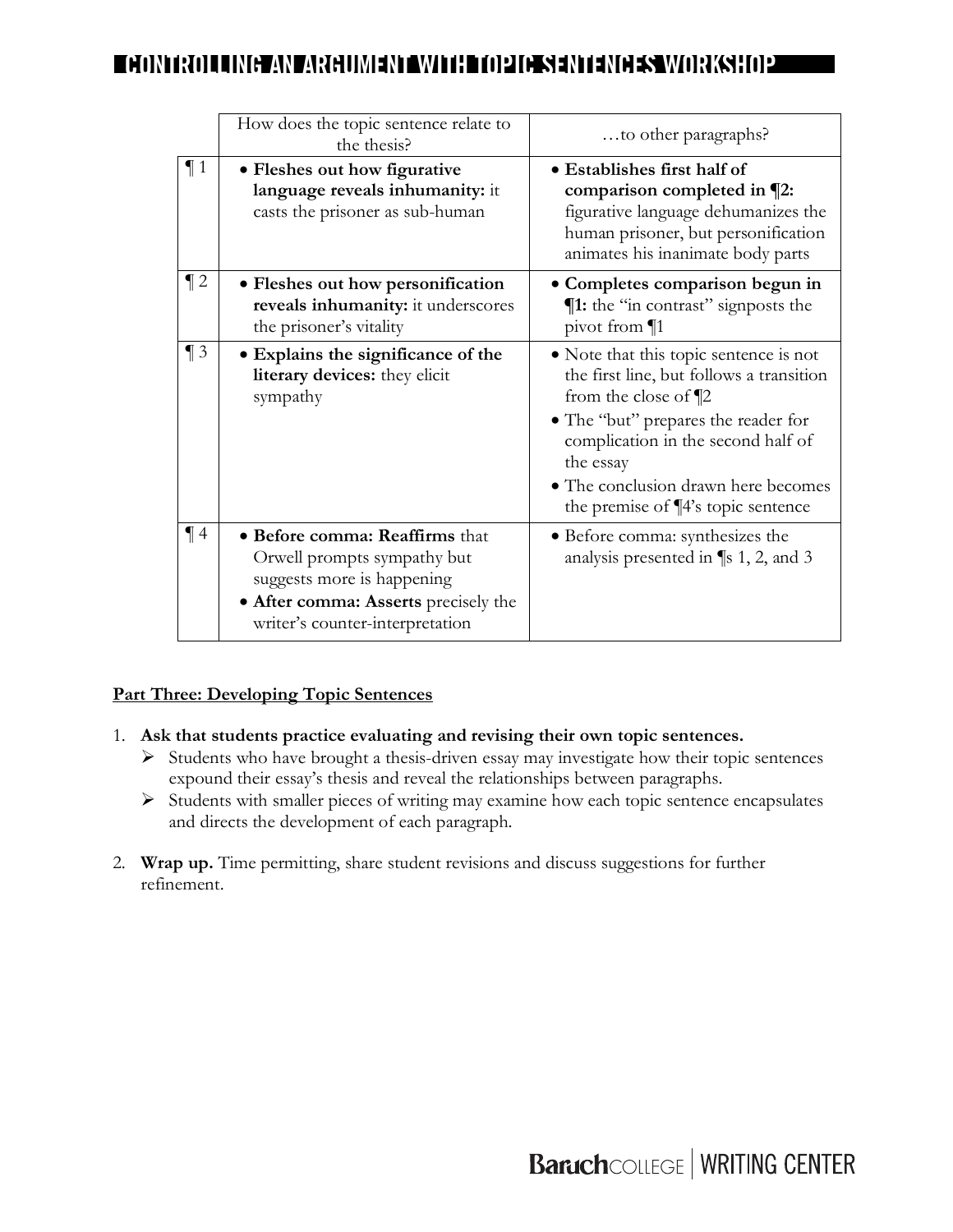### **MODEL TOPIC SENTENCES**

1. Although Vermeer's painting *Young Woman with a Water Pitcher* depicts an ordinary task, the artist's use of blue reveals that he isn't creating a straightforwardly "realistic" scene.

2. Critics may thus consider these images profane, but what happens when they are actually outlawed?

3. To say that the elite hold all the power, however, would be to claim that this "vertical pressure" is only a unidirectional force.

4. In order to explore how Madonna's attraction to Kabbalah affects her art, an understanding of the oral traditions of Rabbinic Judaism must be acquired first.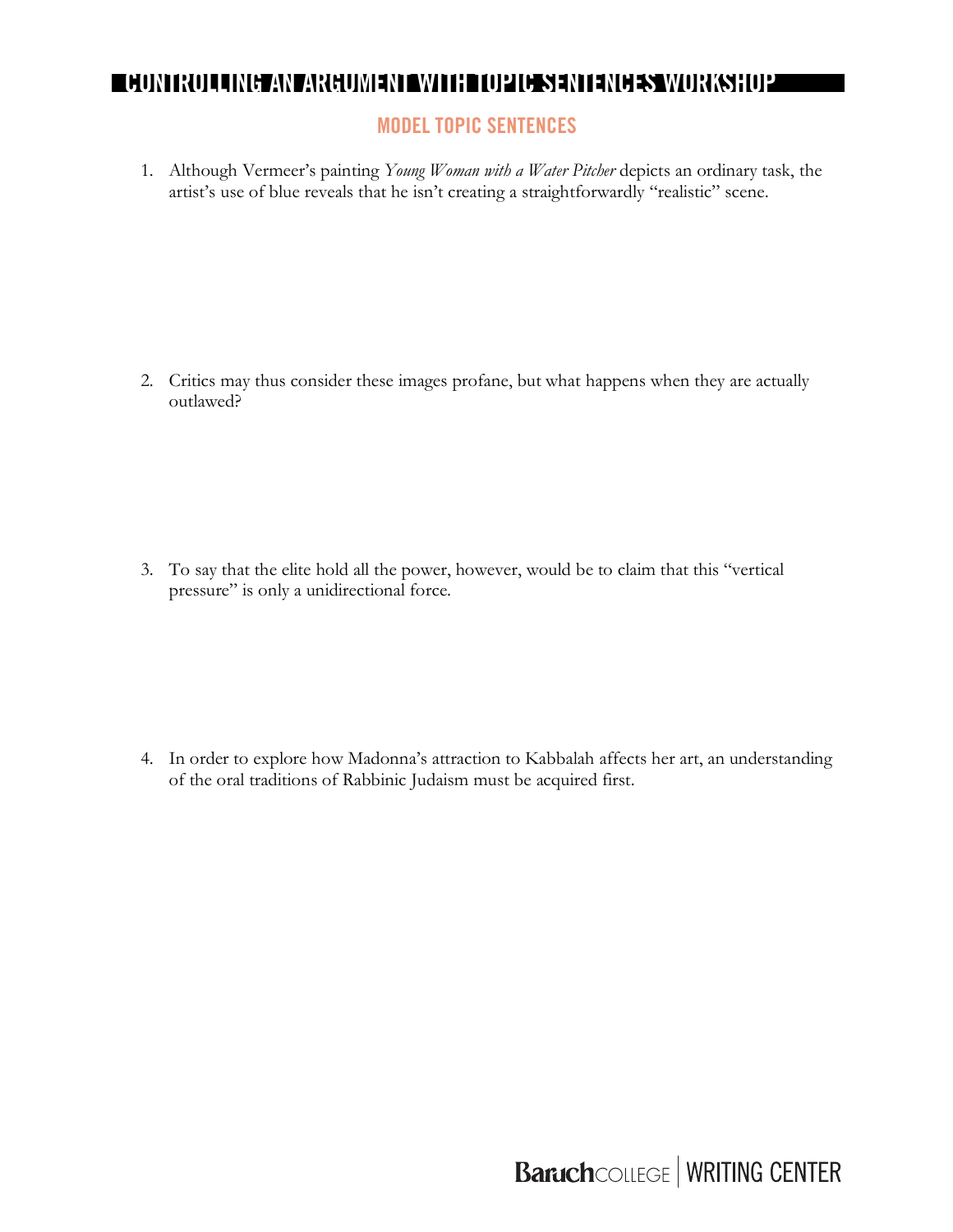#### **GRACE OF MAN" "THE DISGRACE OF MAN"**

…George Orwell's essay "A Hanging" graphically depicts the execution of a prisoner, clearly emphasizing the universality of the tragedy. Orwell artfully **employs** figurative language and personification to reveal people's inhumanity to one another, **thereby** prompting the reader's sympathy and self-examination. Despite his insistence on universal moral responsibility, **however**, Orwell's depiction of race and nationality nevertheless reflect his own Eurocentric values.

¶ 1 Orwell uses figurative language (simile and metaphor) to show that the prisoner is treated more like an animal than a human being. The cells of the condemned men, "a row of sheds…quite bare within," are "like small animal cages" (366). The prisoner's cry resounds like the "tolling of a bell" rather than a human "prayer or a cry for help" (369); after he is dead, the superintendent pokes at the body with a stick. Orwell thus establishes the lack of human concern for the condemned prisoner.

¶ 2 In contrast, Orwell emphasizes the "wrongness of cutting a life short" (368) by personifying the parts of the prisoner's body as taking on human behavior. He describes how "the lock of hair danced" on the man's scalp, how "his feet printed themselves on the wet gravel," and how all his organs were "toiling away" like a team of laborers. In personifying these bodily features, Orwell forces readers to confront the prisoner's humanity, to become more aware of the magic of life.

¶ 3 To end that magic is an "unspeakable wrongness" (368). But readers understand this fully because Orwell's literary devices prompt our sympathy. We pity the prisoner when we contrast him with the animalistic metaphors, and we empathize with him when we see his organs and body parts alive and active. Certainly we are meant to understand the hanging as an injustice.

¶ 4 Nevertheless, while some may argue that Orwell's literary devices are intended only to invoke readers' sympathy, he also seems unable to divorce himself from identifying people by their nations and races. Every participant—the European army doctor, the Indian warders, the Eurasian jailer, the Burmese magistrate—is identified by his nationality. Orwell describes watching "brown silent men" (366) and "the bare brown back of the prisoner marching in front of [him]" (367). The preoccupation with the skin of the prisoner serves to racialize him when no one else receives this treatment. Moreover, the prisoner has "the bobbing gait of the Indian who never straightens his knees," as though he possesses insufficient control over his own body (367). The unnamed prisoner is, after all, just "a Hindu, a puny wisp of a man," and not a commanding figure of dignity in the face of violence (366)….

*Portions of this text adapted from* Francis, Susan. "The Disgrace of Man," Models for Writers. New York: Bedford/St. Martin's, 2010. 67-70.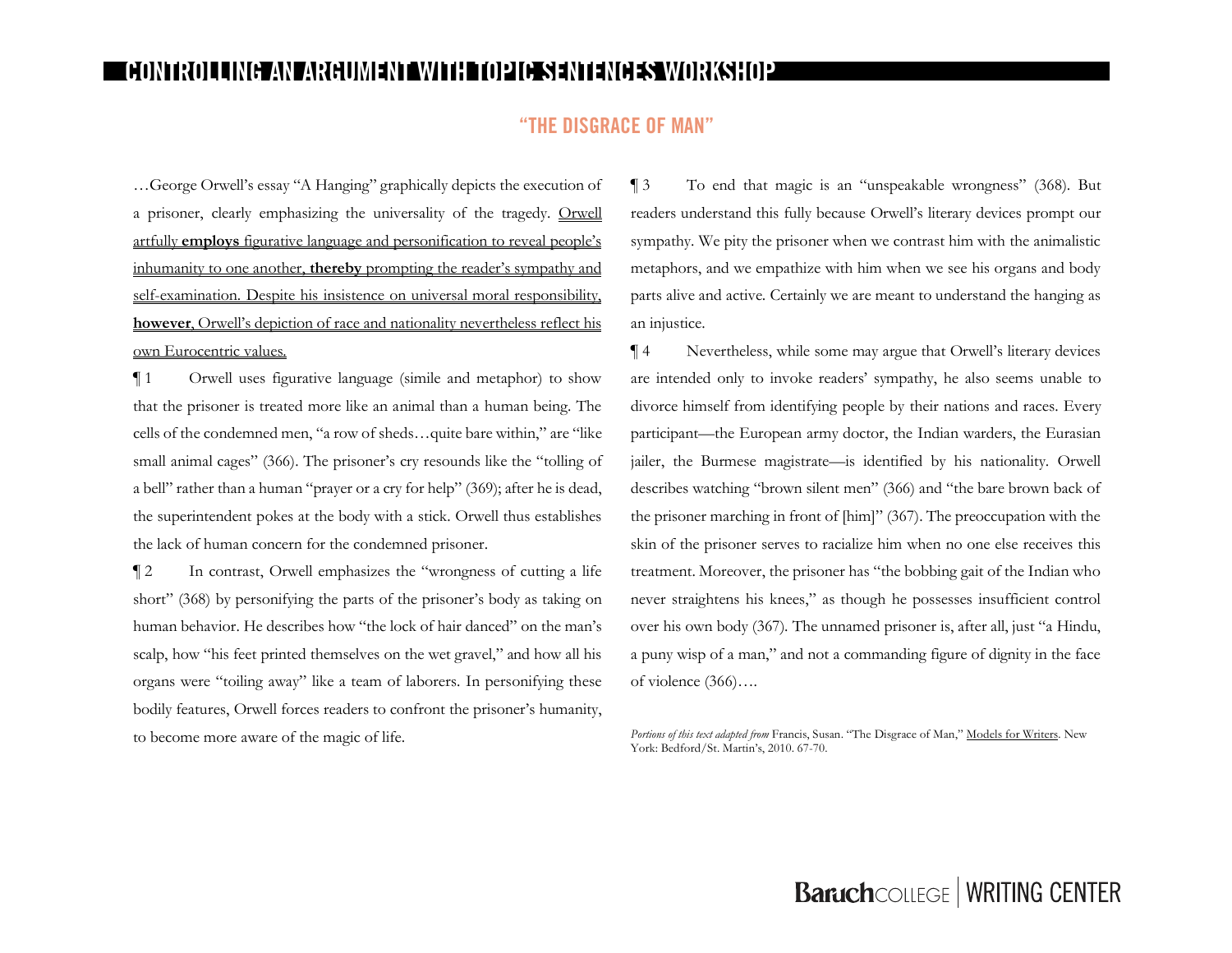|        | How does the topic sentence relate to the thesis? | How does the topic sentence relate to other paragraphs? |
|--------|---------------------------------------------------|---------------------------------------------------------|
| $\P1$  |                                                   |                                                         |
| $\P$ 2 |                                                   |                                                         |
| $\P$ 3 |                                                   |                                                         |
| $\P$ 4 |                                                   |                                                         |

#### **TOPIC SENTENCES AS LINKS**